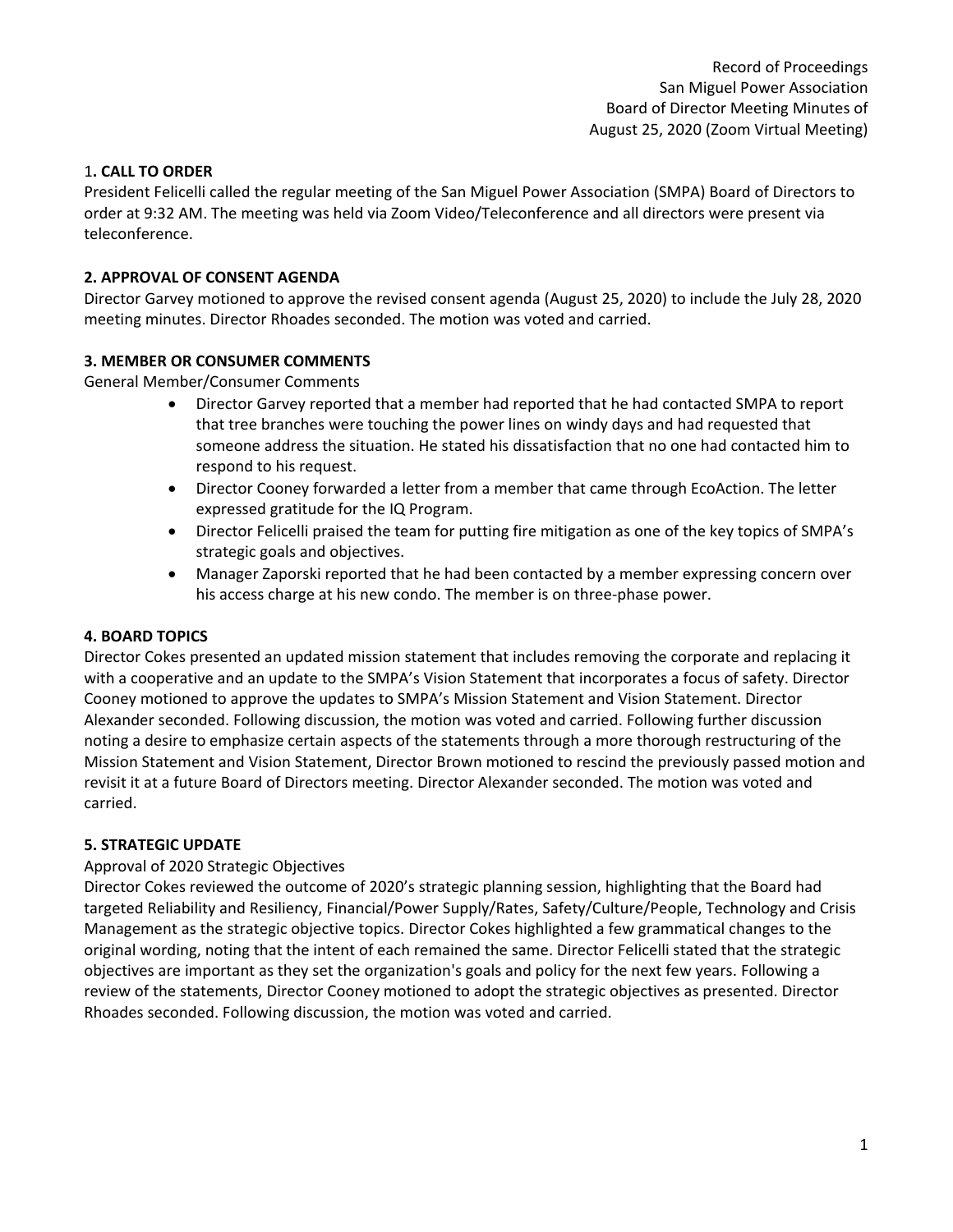# **6. CEO REPORT**

#### **CEO. Items**

#### Power Supply Update

Edwin Reyes, of Enchantment Energy Consulting, LLC; Edward Padilla Jr, of Rio energy Consulting, and Caitlin Liotiris of Energy Strategies introduced themselves and provided a brief history of their experience in the power supply industry. The consultants presented information regarding transmission, changes that would occur under an alternative power supply provider, as well as other education topics, including a discussion regarding Balancing Authorities (BA) and their role in the utility industry.

Following the consultant's presentation, Director Garvey made a motion at 10:42 AM to enter into executive session for personnel and contractual issues. Director Cokes seconded. The motion was voted and carried. The Board entered into executive session at 10:42 AM and came out at 12:34 PM. While in executive session, no decisions were made, nor votes taken.

#### Legislative Review

Manager Zaporski informed the Board that SMPA is currently participating in seven Federal Energy Regulatory Commission (FERC) filings, two Colorado PUC filings and two other district court filings. The filings allow SMPA to closely monitor filings including Contract Termination Payments (CTP) filings, Buy Down Payment (BDP) filings, following Policies 101 (Avoided Cost of Energy) and Policies 115 (the 5% allocation) filings. Manager Mertz reviewed helpful terms associated with the filings and the associations involved.

#### COVID-19 Discussion

Manager Zaporski reported that staff continues to monitor the pandemic situation closely, noting that staff is preparing for potential reduced services and/or longer time frames if there is an outbreak. Manager Zaporski stated that while we hope that it does not happen, the staff is dedicated to being prepared for anything.

# **Introduction of Employee Guests**

Danielle Rodriguez, Human Resources and Administration Coordinator; Terry Schuyler, Key Accounts Executive; Joshua Hainey, Senior Staff Accountant; Kelly Truelock, Staff Account; Mike Therriault, Engineering Supervisor; and Jeremy Fox, Service Planner Supervisor, were in attendance on the webinar meeting.

# **Community Focus Donations**

The Board discussed the donation review policy, highlighting that policy intends that donations be reviewed at quarterly intervals, and requested that the policy be reviewed again to consider removing the provision that allows for expedited reviews.

#### Hardrockers Holiday

Director Brown motioned to donate \$200 to Silverton Hardrockers Holiday. Director Garvey seconded. The motion was voted, with 4 in favor and two opposed. The motion carries.

#### Fortuna Tierra Club

Director Brown motioned to donate \$200 to Fortuna Tierra Club. Director Garvey seconded. The motion was voted, with 4 in favor and two opposed. The motion carries.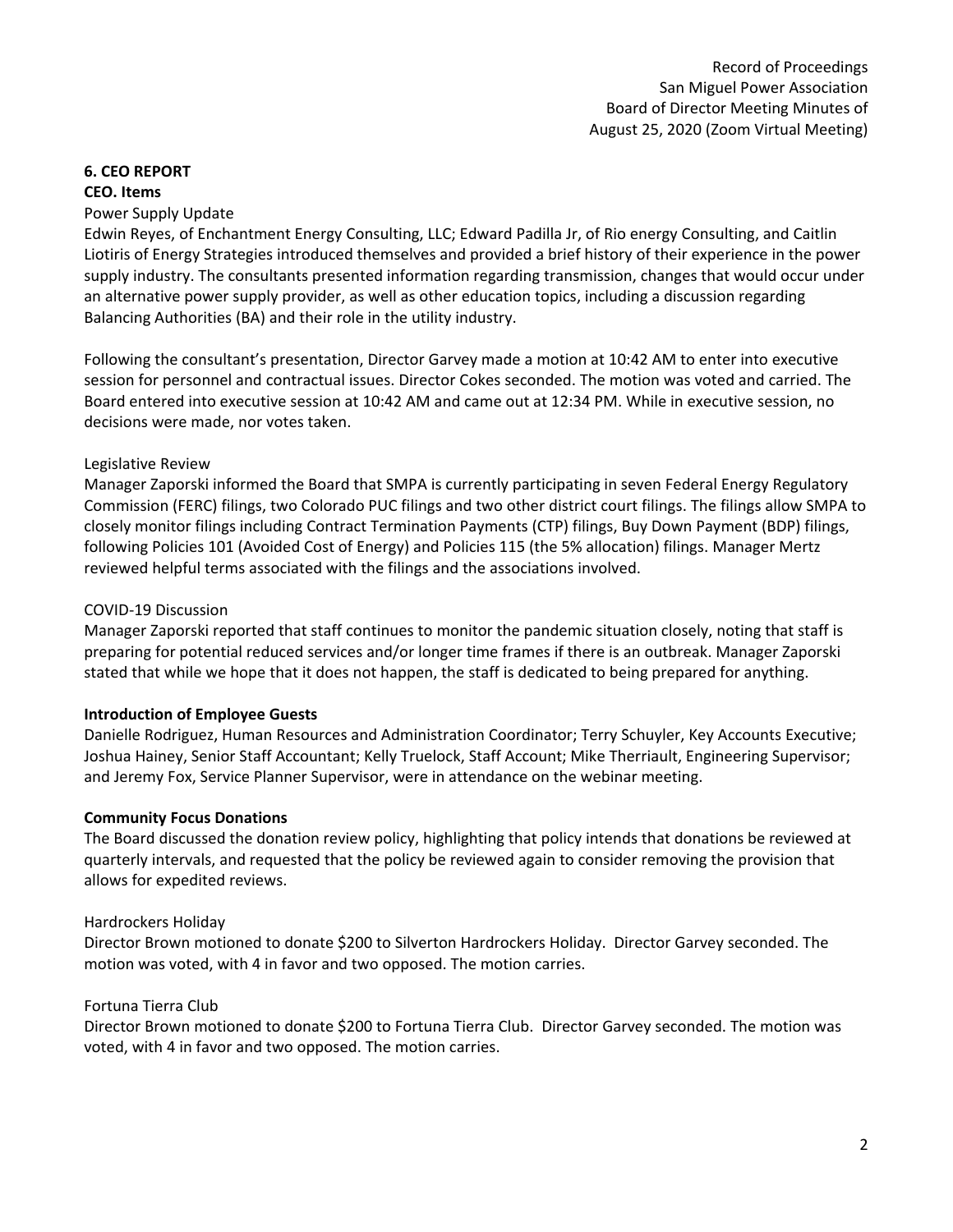# **Board Donations**

Director Cooney donated \$100 to the Telluride Volunteer Fire Department.

# **Finance Update**

#### Audit RFP Review

Manager Mertz reviewed the results of RFP Audit Firms' submissions. Mr. Mertz informed the Board that staff had submitted multiple requests for proposal letters and that the team has thoroughly reviewed the submissions. Manager Mertz presented a weighted matrix evaluation process that staff used to assess the submissions. Following the review of submissions, Director Garvey motioned to retain Kelso as SMPA's auditor for the 2020 audit. Director Rhoades seconded. The motion was voted and carried.

Manager Mertz reviewed the finance report, reporting that July revenues were less than budgeted by 3.49%, with Year-To-Date (YTD) revenues 4.35% below budget. He noted that purchased power is down .42% below budget in July and 7.46& below budget YTD. Manager Metz also presented a trend analysis of purchase power and KWH consumption. Manager Mertz communicated that he anticipates ending the year with a positive net margin. He noted that having the option to utilize revenue deferral funds and potential relief from the PPP loan will likely result in a positive year-end finish.

# **Marketing & Member Services**

#### Sharing Success Grant

Manager Freeman provided a brief overview of the Sharing Success Grant program, highlighting that SMPA budgeted \$7,500 for the 2020 Sharing Success Grant program, noting that CoBank matches those funds for a total of \$15,000 in grants to be awarded. Mr. Freeman informed the Board that in response to COVID19, CoBank has offered to increase it's match by an additional \$2,500 if the Board is interested. Staff requests that the Board increase the Sharing Success grant program by \$2,500 to fully leverage the CoBank matching program. Following discussion, Director Garvey motioned to approve a budget override to increase the Sharing Success Grant program by \$2,500. Director Rhoades seconded. The motion was voted and carried.

Manager Freeman reported that grant money is awarded through a Board sub-committee that currently consists of Director Cooney, Director Garvey, Director Rhoades and Director Cokes. Following discussion, Director Felicelli motioned that Director Garvey chair the Sharing Success Committee with Director Rhoades and Director Alexander to serve on the committee. Director Brown seconded. The motion was voted and carried.

#### **Information Technology**

Manager Tea did not have anything to add to his report.

#### **Administration & Human Resources**

Human Resources and Administration Coordinator Danielle Rodriguez did not have anything to add to her report.

The Board reviewed Policy 307, Energy Conservation. Following discussion, Director Garvey moved that the policy be adopted as presented. Director Rhoades seconded. The motion was voted and carried.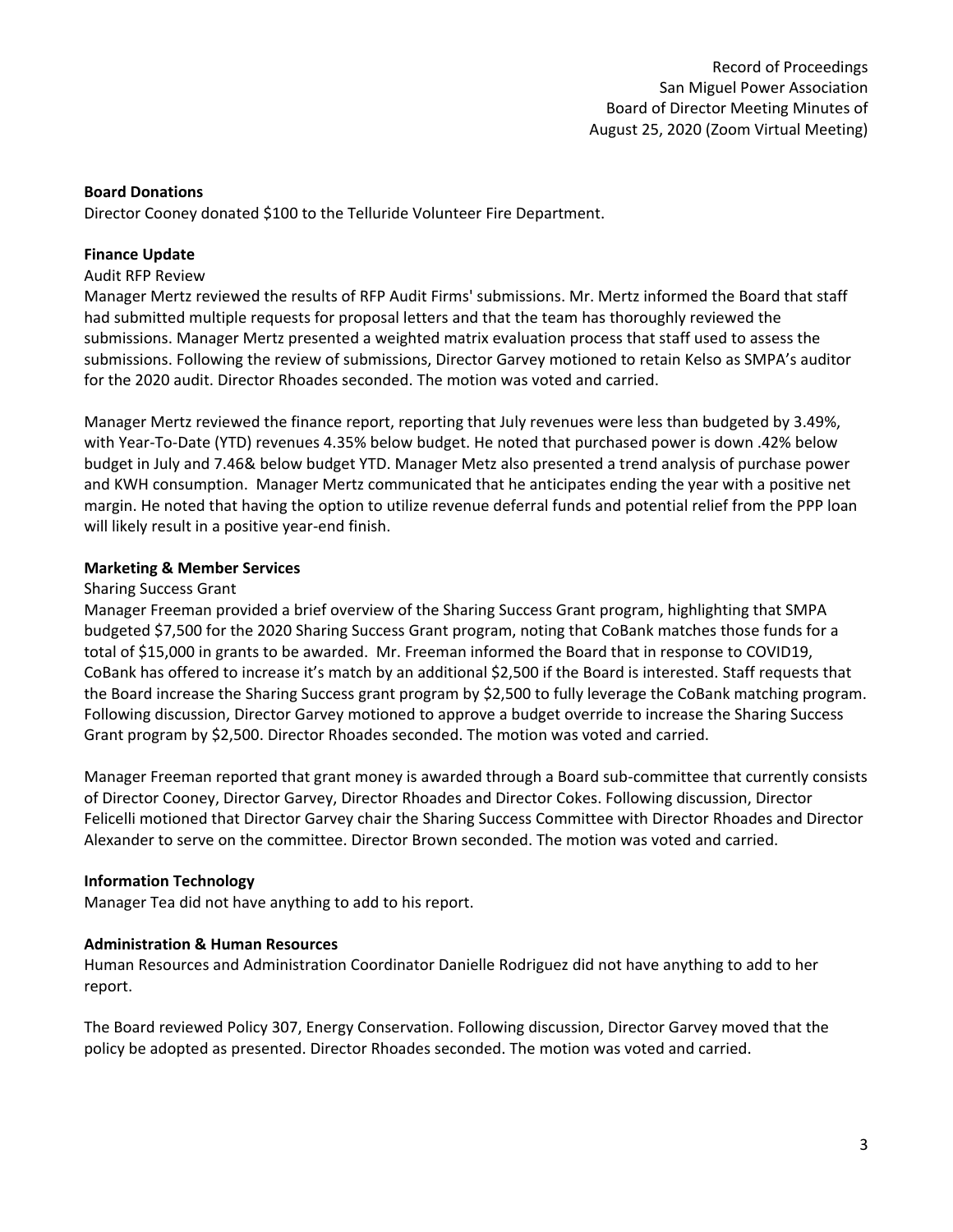# **Engineering**

#### Approval of Non-Site-Specific Construction Contract

Jeremy Fox, Service Planner Supervisor, informed the Board that a non-site-specific contract is a standard Rural Utility Services (RUS) that allows a utility to keep a contractor engaged in doing specific jobs, noting there is not a limit or cap on this type of contract. Following discussion, Director Rhoades motioned to approve the Electrical System Non-Site-Specific Construction Contract. Director Alexander seconded. The motion was voted and carried.

Mr. Fox commented on the member comment regarding three-phase power, noting that the building was designed with three-pahse power for the residential units and when SMPA asked the builders about the threephase power they moved forward with the plan. Mr. Fox communicated that SMPA does not have any jurisdiction past the meter, and that is where this particular problem originates.

#### **Operations**

Manager Oliver did not have anything to add to his report.

#### **Safety and Regulatory Compliance**

Paul Enstrom, Safety and Regulatory Compliance Coordinator, communicated that the only item he had to add to his report is that the ACRT team has finished the vegetation assessment, and they will be following up with the results of the assessment soon. Manager Zaporski commented that the assessment is important as it will be the base that we use to set up our trimming cycles, noting that going forward the assessment is done by species by vegetation by the feeder.

#### **7. ATTORNEY'S REPORT**

Director Alexander made a motion at 3:10 PM to enter into executive session for personnel and contractual issues. Director Garvey seconded. The motion was voted and carried. The Board entered into executive session at 3:10 PM and came out at 3:39 PM. While in executive session, no decisions were made, nor votes taken.

#### **8. ASSOCIATED MEETING REPORTS**

#### CREA- Debbie Cokes

Director Cokes reported that the next CREA meeting is scheduled for August 28, 2020. She informed the Board that CREA is offering a series of Director Courses via complimentary webinars.

Western United- Dave Alexander N/A

Eco-Action- Kevin Cooney N/A

Tri-State- Kevin Cooney

Director Cooney stated that he had attended the Tri-State strategic planning session earlier in the month, noting that one of the items discussed was a cost reduction effort to stay competitive. Mr. Cooney informed the Board that a conversation has been started regarding how Tri-State is governed, the discussion is in the beginning stages, and he will continue to report on updates as they happen.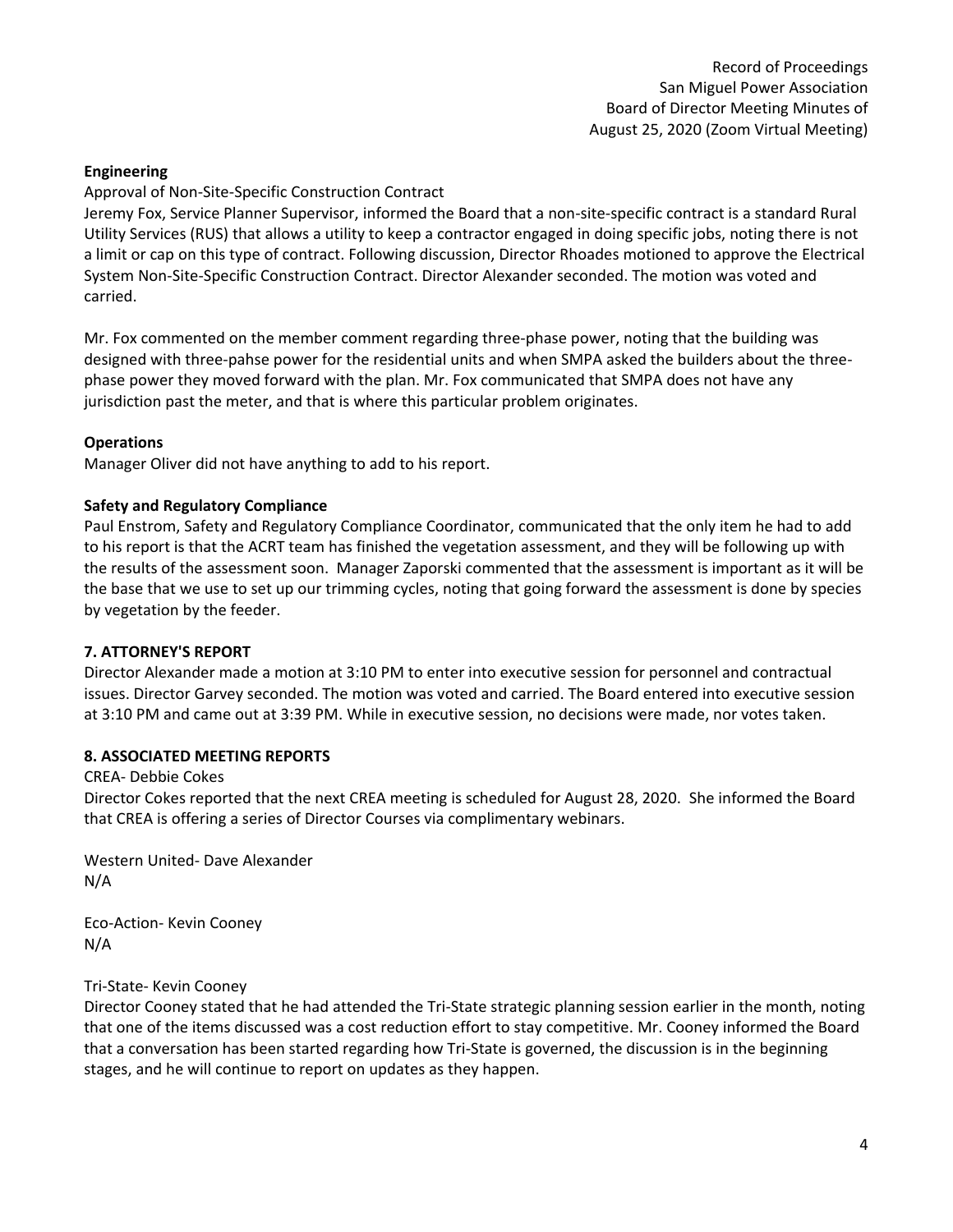# **9. BOARD TRAVEL**

Director Cooney informed the Board that he will travel to Denver to attend Tri-State New Director Orientation.

# **10. MISCELLANEOUS**

Director Brown volunteered to serve as the NRECA Voting Delegate, and Director Felicelli volunteered to serve as the alternate voting delegate. No other Directors volunteered nor were any other nominations were made. Following discussion, the election proceeded with Director Rhoades making a motion that Director Brown to serve as the NRECA Voting delegate and Director Felicelli to serve as the Alternate Voting Delegate. Director Cokes seconded. The motion was voted and carried.

# **11. BOARD CALENDAR REVIEW**

N/A

# **12. NEXT MEETING**

The August 25, 2020, Board of Directors meeting will reconvene on September 15, 2020, in Ridgway and Via Zoom. The meeting will be held in Executive Session to review Power Supply Presentations. The regular September Board of Directors meeting will be Tuesday, September 22, 2020, in Nucla and Via Zoom. The October meeting will take place on Tuesday, October 27, 2020, in Ridgway and Via Zoom.

# **13. RECESS**

Director Garvey motioned to recess the meeting at 4:06 PM and reconvene on September 15<sup>th</sup>, 2020. Director Brown seconded. The motion was voted and carried.

# **14. RECONVENE**

On September 15, 2020, with Director Felicelli, Director Alexander, and Director Cokes attending in-person and Director Brown, Director Rhoades, and Director Garvey attending via Zoom Video Conference the August 25, 2020 meeting was reconvened. Director Garvey moved to return to session at 7:55 AM. Director Alexander seconded. The motion was voted and carried. Director Cooney recused himself from the meeting due to conflict of interest with his role as SMPA's Tri-State Director.

Director Alexander made a motion at 7:56 AM to enter into executive session for personnel and contractual issues. Director Cokes seconded. The motion was voted and carried. The Board entered into executive session at 7:56 AM and came out at 5:21 PM. While in executive session, no decisions were made, nor votes taken.

# **15. ADJOURN**

Director Rhoades motioned to adjourn the meeting at 5:22 PM. Director Garvey seconded. The motion was voted and carried.

l <u>Ooylene</u> Garvey

Doylene Garvey, Secretary/Treasurer